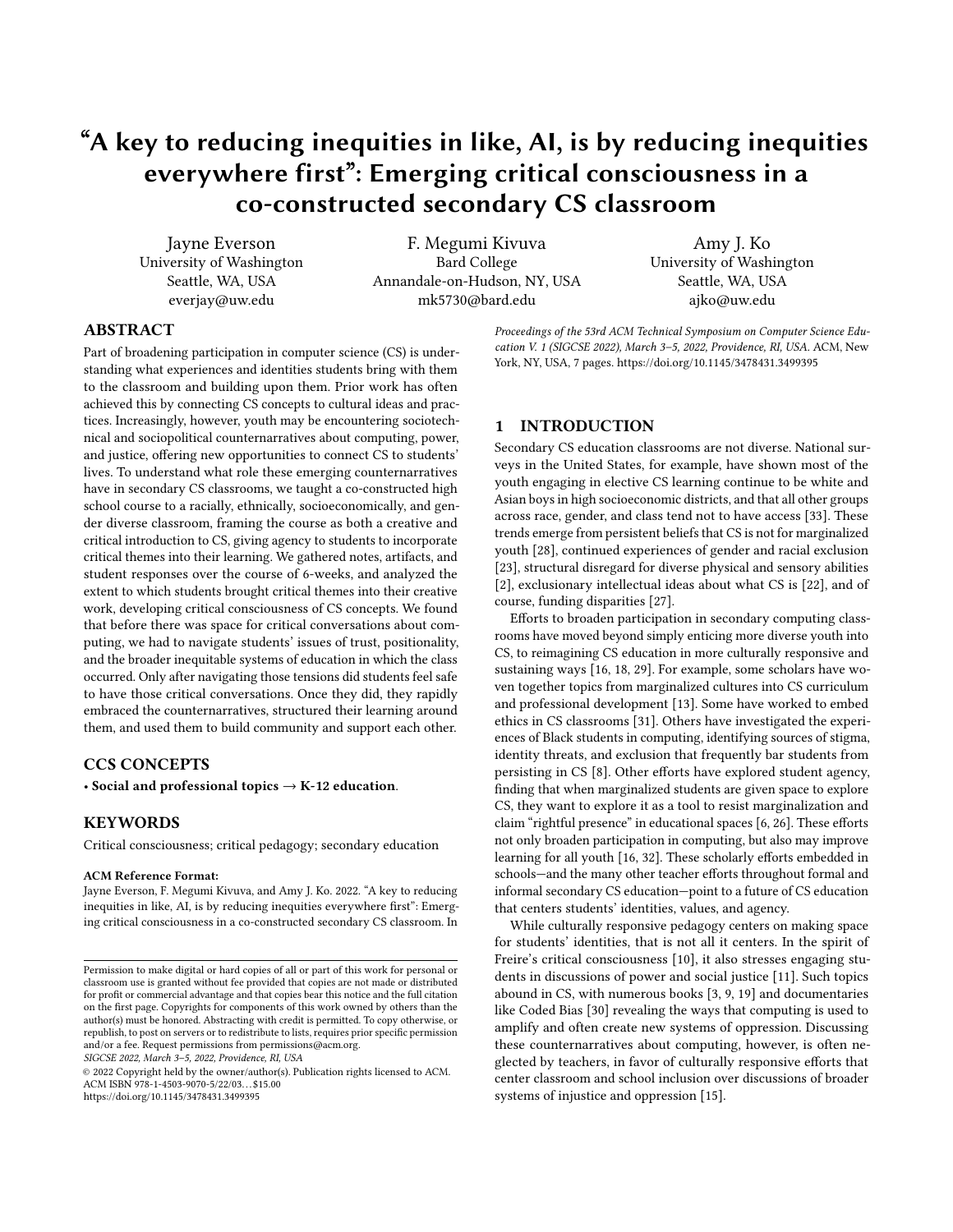Within CS, there are many reasons why this might be: most CS educators are white, and white educators often struggle to engage critical counter narratives about race and power [\[4,](#page-6-23) [20\]](#page-6-24); within CS education communities, cultural competency and humility is low [\[34\]](#page-6-25); and while long-term teacher professional development can overcome these barriers [\[12,](#page-6-26) [15\]](#page-6-22), most professional development focuses on CS content knowledge, not social, emotional, or political topics [\[21,](#page-6-27) [24,](#page-6-28) [25\]](#page-6-29). Thus, despite the increasing awareness of the interaction between computing, power, and justice, these many gaps in teacher knowledge make it challenging for secondary educators to make space for conversations about these topics.

However, there is another gap that may deter teachers from engaging computing and power: how to engage power in CS pedagogy. While prior work in education has explored counternarratives as a tool for equity broadly [\[17\]](#page-6-30), CS education research has only just begun to explore teaching methods for this learning. For example, Ryoo et al. recently examined three secondary CS classrooms, largely of students from groups marginalized in CS, and found that a significant proportion wanted to use CS for social change, and when they found agency in their classrooms, they expressed that desire in their CS projects [\[26\]](#page-6-14). Ashcraft et al. also contrasted two cohorts of girls of color in an informal CS learning program, finding awkwardness around discussions of race and technology that eventually was replaced by two distinct classroom cultures: one of reflection and one of disruption, both emerging from tensions around time pressure, trust-building, and teacher empathy [\[1\]](#page-6-31).

In this work, we build upon these efforts, asking what place CS counternarratives about computing, power, and justice have in a culturally responsive secondary CS classroom, and what tensions emerge in making space for them? To answer this question, we offered a 6-week high school CS course titled Creatively Coding a Better Future to a diverse group of high school students, co-constructing a culturally-responsive learning space at the intersection between creativity and critical perspectives on CS. In the rest of this paper, we describe this course in detail, and the tensions that emerged.

#### 2 METHOD

To examine our research question, we created a culturally responsive and sustaining CS learning space, and then made offerings of creative and/or critical topics, to see how students used their agency to engage them.

# 2.1 Context

To offer a course, we engaged University of Washington's Upward Bound (UB) program, which is a U.S. federally-funded college preparation program that helps high school students who are low-income and/or have no parent or guardian with a bachelor's degree. There are currently 826 programs in the U.S. The program we worked with serves three urban Puget Sound public high schools and reaches about 125 students per year. The program is free; students receive lunch money and a stipend to attend. In 2021, 79% were both lowincome and first-generation immigrants, 50% identified as female, 35% as South Asian, 19% as African, 16% as Asian, 14% as Hispanic/Latino, 10% as Black, 4% as two or more, and 2% as white.

The UB program offers a 6-week summer term, which includes writing and mathematics courses, as well as electives. Students were enrolled in four remote courses that met for 50 minutes 4 days/week. Students expressed elective preferences and the program organizers assigned final electives, balancing course sizes. We offered an elective titled Creatively Coding a Better Future, with the course description "build projects that help us playfully imagine a more inclusive future." This was students' last class each day, held on Zoom due to the COVID-19 pandemic. All students had school-provided hardware and all coursework was device agnostic, submitted through Canvas. Students could select the platform and language for their projects; most elected to use P5js  $^{\overline{1}}.$  $^{\overline{1}}.$  $^{\overline{1}}.$  There was no video policy for this class and most students left video off most of the time, which was the norm for UB.

#### 2.2 Students

Fourteen students enrolled. Of these, 64% anonymously reported in a demographic survey that they would be the first in their immediate family to attend college. The group was gender diverse: 36% percent described themselves as "male," 45% as "female," 9% as "woman," and 9% percent as "girl." The students were all rising sophomores to seniors reporting ages of 15 to 17. When asked "Are there other demographics or identities that you think would be important for us as researchers to know?" two students responded with the identity of "Muslim," and two responded with queer identities which we've combined under this label for student anonymity.

Students came from local high schools and none knew each other before the summer. Several had outside responsibilities. During some of the collaborative exercises, some students realized they were in the same grade at the same high school, but had never met because the previous school year had been online. Students worked well in groups that an instructor assigned based on interest.

## 2.3 Course

Unlike many classes, our course did not have a set curriculum. Rather, we centered principles of culturally responsive and sustaining pedagogy [\[11\]](#page-6-17), co-constructing the course with the students giving students significant voice in what happened each day in class to ensure that class was responsive to their interests, identities, values, and needs. This model was counter to the dominant pedagogy in the other courses in the summer program and in the students' home schools.

Our methods for co-construction generally involved presenting a loosely defined course topic for a flexible period of time, and then asking students about their ideas, preferences, and constraints on assignment requirements, deadlines, and topics. For example, when building a chatbot project assignment, the instructor asked students what they wanted the final project to be and what attributes of the final project they would like graded. The answers to those questions were built into the rubric. After the first unit, students arrived at consensus on the topic of second and third units.

The following course structure emerged. The first unit intro-duced students to the [2](#page-1-1)020 State of CS data by code.org<sup>2</sup>. All students explored this data, some students used it to design and code further visualizations for the unit's summative assessment, which was to make a visualization. The second unit examined how

<span id="page-1-0"></span><sup>1</sup>https://p5js.org

<span id="page-1-1"></span><sup>2</sup>https://advocacy.code.org/stateofcs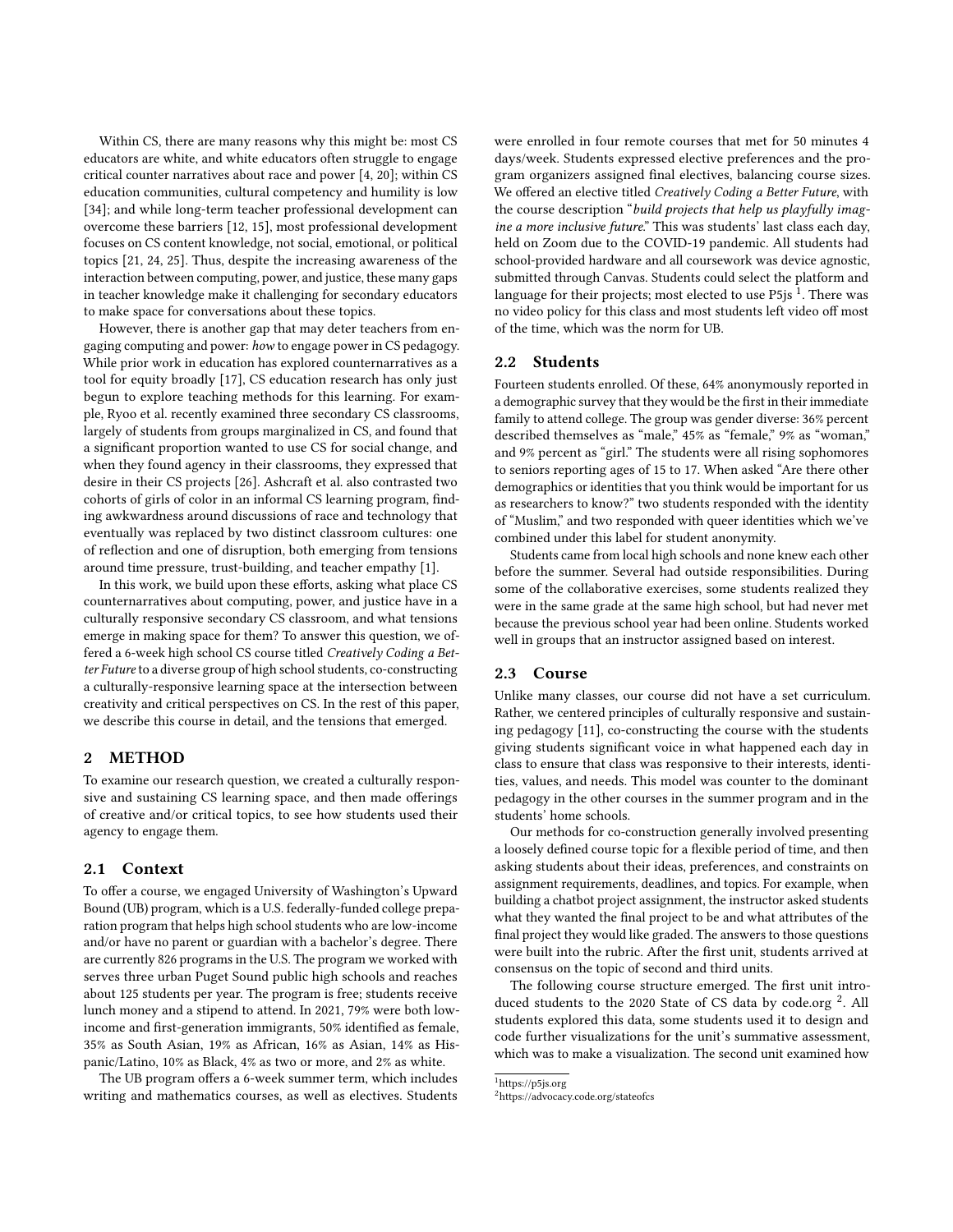AI works and its sources of bias, creating a simple chatbot for the summative assessment. For the third and final unit, students worked in groups to explore and research data privacy and its ethical implications. All groups had the freedom to choose how they wanted to present their findings: one made a website to help teenagers protect themselves when browsing the internet, one designed a browser that would provide privacy and transparency to the user, and one explored hacking and current events, and one group explored mental health and social media use in conjunction with data privacy.

# 2.4 Positionality

The first author was the instructor of record of the course (Instructor 1). She is a white PhD student with 2 years of computing education research experience and 11 years of math, engineering, and CS classroom experience. She chose to teach this course because she wanted to explore counternarratives and help students to build identities as critical computer scientists, believing that students must be allowed freedom to construct their own meaning in their work. The second author was a teaching assistant (Instructor 2), a rising senior in college studying computer science and Spanish studies. She is a Black immigrant and has 3 years of experience teaching computer science in after-school and summer camp settings. She is motivated to understand and create more inclusive CS classrooms where students can think critically about the world around them. The third author is a transgender, white and Asian tenured professor who studies CS education in secondary and post-secondary settings; she did not participate in the class directly, but did help facilitate the first two authors' reflection in weekly meetings. She approached the work as an advocate-scholar, with the goal of understanding the tensions that arise in teaching social justice issues in CS, as well as the goal of mentoring the two first authors on research and teaching.

# 2.5 Data Collection

We gathered three types of data to observe emergent tensions.

Notes. The first and second authors took daily reflective notes on the course preparation, daily planning, during class, and immediately after each class. They used these guiding questions to help structure their notes: What was left unsaid by the instructors? What felt challenging? What questions did we not know how to answer? What expectations did not match reality? These individual private notes helped facilitate ongoing instructor reflection throughout the summer, and acted as an archive of tensions that arose during class.

Reflective Artifacts. The students collectively reflected at the beginning of the course, and at the end of each unit (three times total). Students were broken into groups and asked to individually respond, and then collaboratively compare and contrast. For the first of these activities, at the end of the unit on CS access, they were given the guiding questions: What have been some challenges you've faced? What are some solutions you've found? What are some ways you experience computer science everyday? What are some ways your experiences are different from your peers? Your adults? For the second reflection, at the end of the unit on algorithmic bias, they used the guiding questions: What are some challenges from AI? What are some solutions? How did this unit make you feel? For the final reflection students and researchers developed the prompts: What are some challenges with Data Privacy? What are some solutions? How did this unit make you feel? What questions do you still have?

Pre- and Post-Survey Questions. Students also completed a questionnaire before the class and at the end of the class, answering the questions: What do you think computer science is (No right or wrong answer)? What impact does computer science have on your daily life? What do you think are the challenges to the field of CS? What do you think is the field of CS doing well? Where do you think the field of CS is failing?

# 2.6 Analysis

Our analysis was guided by the arguments of Hammer and Berland [\[14\]](#page-6-32), who position qualitative thematic analysis as interpretative claims about data, not as structured data for quantification. Therefore, rather than reporting inter-rater reliability analyses and quantities, here we follow the guideline of discussing our analysis process and the interpretative disagreements that emerged in building a shared interpretation.

Our analysis process was as follows. At the end of each week of the course, both instructors examined their personal notes for tensions and themes in relation to CS counternarratives. During the last week of the course, the researchers met to perform an inductive thematic analysis of each of the students' artifacts, in light of their teaching reflections. Disagreements were primarily about classification of emerging themes, they also arose around the tension instructors experienced due to their positionality, and were resolved by discussion. Some themes were tabled until further evidence and data were analyzed. At the end of course, the first two authors used students' end of course reflections to converge toward final theme categorization. Then, on the last day of class, instructors shared the themes, tensions, and observations that emerged with students through a quick presentation. Students were given the opportunity to provide anonymous feedback to the researchers on the observations. Students confirmed that the themes reflected their experiences and perspectives.

# 3 RESULTS

In our analysis, we observed four emergent tensions: mistrust of agency, making space in oppressive systems, student transitions from consumers to creators, and growth of instructor critical consciousness. Overall, we found that before we could facilitate critical conversations around CS counternarratives, we had to acknowledge and work through many of these tensions to establish a classroom climate where we could have those conversations.

#### 3.1 Mistrust of Agency

The first major theme that emerged in our data was the difficulty students had in trusting that the agency they were given in coconstructing assignments wouldn't be taken away. The instructors perceived that students were expecting a 'gotcha' moment, where they would lose points or fail to meet expectations they did not know about. Part of this was because the co-constructed format of the course was unfamiliar. Initially, students needed to be reassured that we would stick to the expectations that we had established together, like due dates and assignment requirements.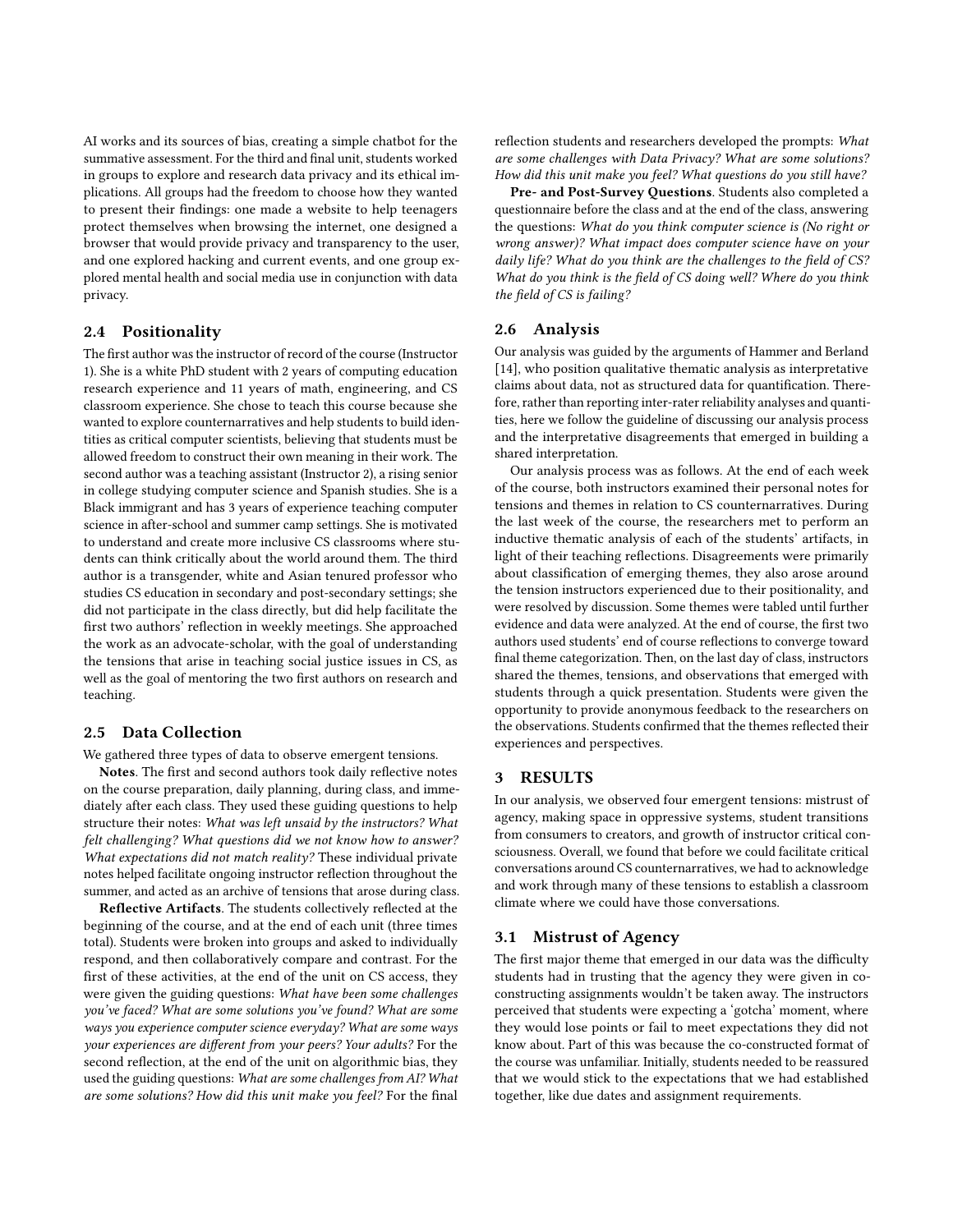We also observed students expressing pressure to be model students. The nature of the program was to prepare "minority" students for college, which may have created some of this pressure. This required, in part, that the program teach students how to navigate predominantly white spaces. We also observed that students seemed to expect a certain level of difficulty; worrying that their work was not good enough. One student stayed after class every day for the first two weeks, expressing worry that they had failed to turn in assignments. Eventually, the instructor asked what they could do to reassure that they were not missing work, promising to email students without penalty if their work was not received. Other students would often ask for feedback, afraid they did not fulfill the requirements. The instructors would go through each requirement and ask if the student had met the standards for that requirement. Every time asked, the students confirmed that their work did indeed meet that set standard. Upon finishing the assignments, students expressed that they had worked hard, but that it felt "too easy," because they had enjoyed the work. One student even exclaimed "I thought it would be harder".

Over the course of the term, students began to trust the instructors and each other more. After a few weeks, students started to stay after class (online) and build community. "I just wanted to stay and hangout," said one student who then launched a group discussion into data privacy. Another student shared that they were bored one day in class. They felt comfortable saying that they were no longer on track, and wanted to know how to engage. Another student showed up early to class with their video on and shared, "I just wanted you all [the instructors] to see my face. I felt like you should be able to see me." She also showed-off her mid-process project because she had debugged something she had been wrestling with; she was proud, and wanted her work and her efforts to be seen, conveying both a layer of trust and vulnerability.

#### 3.2 Making Space in Oppressive Systems

The second major theme to emerge in our observations and reflections was the way that the broader system of education—in this case, the UB program, and educational norms—"crowded out" room for hard conversations about computing and power.

We observed several assumptions larger the program held, each interfering with creating space for student agency and critical consciousness. The program had strict expectations of attendance with consequences that negatively impacted students' ability to participate. For example, one student was about five minutes late to class every day. Each day the student privately messaged the instructor to apologize and ask what they had missed. After a week, the student mentioned that they were late because they were praying. We assured the student they would not be marked late to class and offered additional support. In another case, a religious holiday celebrated by eight of the fourteen students in class fell in the middle of the course. Because the instructors knew many students would be absent, they planned an optional drop-in question and answer time for that day so that no students felt left out. This raised tensions with program leaders, who wanted a "true attendance," and who wanted to define the students as absent.

Expectations around attendance mirrored expectations about "late" work. Students were initially afraid to ask for extensions,

<span id="page-3-0"></span>

Figure 1: Student visualization of graduation rates by race

because of the norms established in their home schools and other summer courses. In contrast we had explicitly flexible deadlines. One student emailed in the middle of the night apologizing and asking for an extension, others would stay after class and apologize for asking questions. Despite these initial fears, students became more comfortable asking for help and working on their independent projects. Every student submitted all their work before the end of the course, despite the lack of instructor-imposed deadlines.

Gender norms also affected who took up space in classroom learning. For example, in a co-constructed collaborative coding exercise where students were solving a commonly experienced loop problem, the only students who spoke were those who used he/him pronouns. Instructor 1 noted in her reflections, "Today's class was rough. At one point I let them choose how they wanted to problem solve and they chose a large group collaboration and only he/him voices spoke. Even though our most experienced coder used she/her pronouns. Fascinating." Many of the students who were quiet during the collaborative problem who used she/her pronouns sought help often through private chat, staying after class with questions, and in breakout rooms; demonstrating that they were thinking deeply about the material and engaging in personal and creative ways, but it seemed like they did not feel the right to engage and take up public space.

#### 3.3 Transitions from Consumers to Creators

As we built trust and created space for student agency, we observed a shift in students' questions, work, and reflections from one of counternarrative consumers to one of counternarrative creators. Along the way several tensions developed. Students started to criticise systems and started to seek ways to change them. These tensions became more complex as the student's understandings of counternarratives became more nuanced.

3.3.1 Students as Consumers: Visualizations of Access. At first, students were exploring information and material that we shared with them and engaging with data that was relevant. For example, a Black female-identifying student chose to use the data to build a graph that visualized graduation rates and computer science access by race as seen in Figure [1.](#page-3-0) Other students in the class chose to build visualizations that did not take the data into account, but rather represented themselves and things they cared about: their favorite hobbies, or flags representing their home country.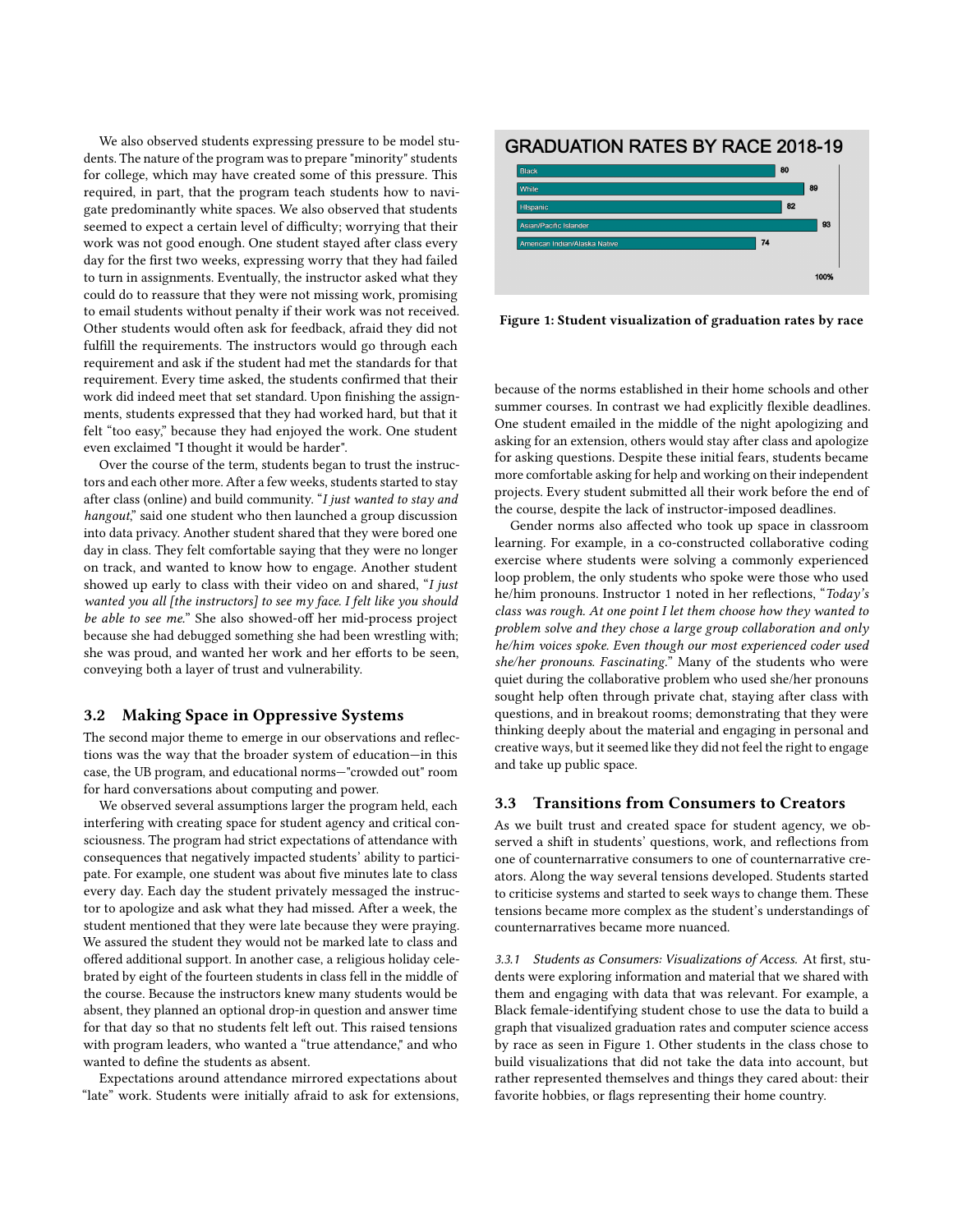<span id="page-4-0"></span>

| How are you doing today? Give a rate from (1-10)?<br>submit | submit                  |
|-------------------------------------------------------------|-------------------------|
| submit<br>thats unfortunate, is there anything i can do?    | submit<br>la<br>awesome |

#### Figure 2: Student chatbot responding to mental health

3.3.2 Students as Questioners: Building a Chatbot. We saw criticism of computing emerge in the second unit, which explored algorithmic bias. Students wrote reflections after engaging with a choice of selected readings, podcasts, and videos about the counternarrative of algorithmic bias. A student reported being surprised about "how common algorithmic bias is, especially among those who have darker skin complexion." Another student wrote,

"To think that it could cause harm to marginalized communities isn't surprising but the fact that the people behind this technology don't want to fix it is astonishing. (Although let's be real, it really isn't surprising at all)."

A guest lecturer with expertise in designing software for children and families and who built a platform for children to explore AI joined us to build quick AI chatbots. Students shared that they saw code as "using your creativity to build something instead of focusing mainly on the logistics," and "doing what you love." Students asked the guest speaker how to use code for equity and justice projects. A few students stayed after class to chat more with the guest speaker and her process of building "code that writes code" and asked the instructors, "How do I create a more equitable intersectional future?" Students wanted to know how they could use the tools and skills they were exploring and building in class to make a more just world.

Many students also raised questions regarding what needed to be done to prevent algorithmic bias. One student remarked, "A question that I still have is how do we fix the biased algorithm? Is there a way to fix it, or does it need to be rid of?" Another student asked "How quickly can we fix this problem?" In discussing students' questions, it was evident that they realized the answers were not straightforward. We observed that the students felt pressure to find the answers to questions they were raising. One student reflected, "What can we do?" when thinking about what actions they could take as individuals to affect change. Once they saw a problem they wanted to understand it better and expressed a desire to change it.

To grapple with these ideas, many students chose to build chatbots that addressed current systemic inequities. In Figure [2,](#page-4-0) a student checks in on the mental health of friends: if a friend responded lower on the scale, they would get a response offering help. One response offered a bright yellow "bee." This seemed like an attempt to use what they were learning to start to affect positive change, resisting some of the narratives of bias they were learning.

By the end of the AI unit, students began to realize that combating algorithmic bias cannot be solved overnight, but rather with systemic change. In a discussion after independent exploration about algorithmic bias through watching a movie, listening to Joy Buolamwini's TED talk [\[5\]](#page-6-33), or reading an article, one student remarked in the chat,

"i think a key to reducing inequalities of like, AI, is by reducing inequalities everywhere else first/cause ultimately its humans designing all of these digital systems and basing all of their datasets and machine learning off of existing human systems/so without first breaking down the human systems that cause inequality we'll always be producing machines that reinforce that"

Throughout the units, students also wanted to know how they could protect themselves from unjust computational systems. During the algorithmic bias unit, a student was troubled that, "AI can't recognize people who look like me." Our last unit, data privacy, revealed the students' drive to learn how to best protect themselves and their data in the digital world. After watching each group present their research and designs, one student asked, "How do you really know who has it, and how do you get them to delete certain information?" One of the instructors struggled with not being able to provide answers, "Students are asking how to identify and how to protect themselves – and there aren't easy answers." The students were asking difficult questions without answers. They were critically examining the counternarratives of the world they live in.

3.3.3 Students as Counternarrative Creators: Data Privacy. When discussing data privacy at the end of the term, students exercised significant agency, with each group selecting and building a counternarrative of their own to present to the class. For example, one group explored malware and built a strong counternarrative about individual consumer privacy and protection. In one student's reflection they identified that,

"The main challenge is that it is very difficult and/or expensive to get genuine data privacy (even then there are tons of snake oil sellers who want to promise you internet privacy, only to sell your data or not really keep it safe in the first place) mostly because of private corporations."

When this same student was looking for solutions to these problems of privacy they identified some answers like,

"Use more private/secure software, invest your time into open source software, avoid using sites that are not private or secure, and fight for political changes in the internet landscape."

In these presentations, students recognized the need for collective action to change the dominant narrative. Figure [3,](#page-5-0) for example, shows a student starting to articulate and share ways to protect themselves online.

Another group identified the problems with companies use of social media data, reflecting,

"There are some things that can't be deleted if it gets leaked, so be sure to know what you are putting out there."

This group shared habits and practices to protect mental health when using social media, in specific identifying risks like revenge porn and bullying, noting that,

"big corporations aren't really willing to stop selling info about us because they care about profit more than the needs of the people."

Across the final unit, students began building and sharing counternarratives, surfacing problems, and working to understand solutions. They also deeply engaged in helping each other understand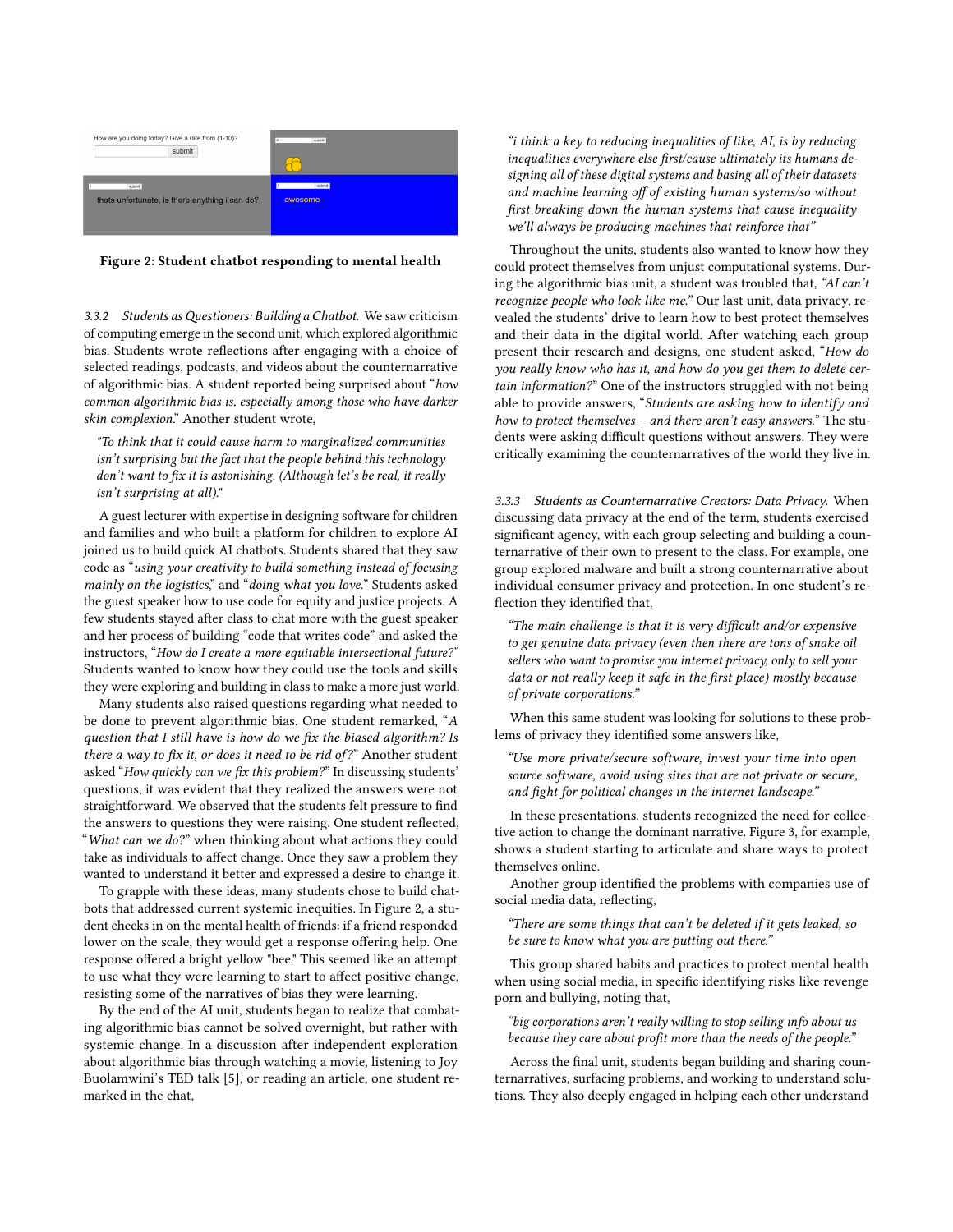<span id="page-5-0"></span>

#### Figure 3: From a student presentation on data privacy and mental health in social media

the complexities and pitfalls of these narratives, and providing advice and resources to protect themselves. We observed them use the skills they had to communicate these counternarratives and seek solutions. They didn't yet have full solutions to the problems they were wrestling with, but they were taking steps to make changes.

# 3.4 Instructor Consciousness and Positionality

The last major theme to emerge was that the instructors' own critical consciousness about computing was developing and positional. Below, they each reflect on challenges they faced in bringing their identities and positions to their teaching.

3.4.1 Instructor 1. My positionality, my actions, and what I choose to teach students affected them. When introducing the unit on AI as a white woman, I found myself reflecting, "will this lesson about how AI mis-classifies Black women cause harm to the young Black women in my classroom?" Whether or not I chose to teach this bias would not change its impact. Perhaps learning about it would help explain students' experiences.

I also experienced the tension of not having the answers as the 'expert in the room.' There are not easy answers to give students about how to protect themselves, fight algorithmic bias, improve the state of inclusion in CS, or to protect their privacy and data. The answers that will make a more just world require long term collective effort, which I believe requires collective consciousness. We have to teach these courses with love and care and by making as much space as possible for our students to thrive.

3.4.2 Instructor 2. As a Black Kenyan woman, I often saw my younger self in our students. Although I know how important and powerful it is to teach marginalized students about the ways tech fails them, I was hesitant to do so because I understand how harmful it can be when students are repeatedly hearing the ways society fails them. Instructing this class made me want to do more to combat both systemic racism and sexism in CS. Through developing the students' critical consciousness, I deepened my own. Furthermore, felt the responsibility to be the representation in CS that I craved at their age. I shared the same heritage as one of the students and hearing their excitement about our shared connection made me afraid that I wasn't doing enough to protect them from the dark side of computing.

# 4 DISCUSSION

Our teaching, observations, and reflections revealed several tensions in teaching CS in a culturally responsive, critical way. First, classroom and school-level structures often directly interfered with creating space for student voice and agency. Second, after we shared counternarratives with students, they engaged, wrestling with tensions about topics of equity, justice, and marginalization, seeking answers about how to take action and to what extent CS itself was a tool for taking action. Third, the two instructors struggled with how to help students with these tensions, uncertain about their own roles and responsibilities in sharing counternarratives and their sociopolitical views of CS.

In some respects, these results mirror prior work. For example, we found similar results to the three recent works engaging CS and social justice [\[1,](#page-6-31) [26,](#page-6-14) [31\]](#page-6-11), revealing a desire on the part of youth marginalized in CS to view CS through the lens of justice and equity. This study builds on these prior works by demonstrating how giving students agency to use these lenses opens new questions about what it means to learn CS through a critical lens, and what it means to take action, especially when teachers themselves are struggling with these same sociopolitical questions. Our work also reaffirms prior work that has shown that for any of these conversations to happen, the broader culture of a school plays a significant role in achieving inclusion [\[7\]](#page-6-34). Our results build on this in the context of CS, showing that school culture interacts with content, shaping what critical conversations about CS students feel safe having.

Of course, our work is just one study. The themes that emerged in our observations are likely closely connected to the specific teachers, students, location, and program. The class was also taught entirely online: many of the classroom supports and design activities were limited or unavailable. This was a 6-week course, so relationship building, which we found essential, was limited. The students in the class were also predominantly non-white.

Future work can address the limitations of our work and prior work in several ways. There are countless critical perspectives on CS to investigate, each with their own particular nuances and potential tensions that likely vary by who is teaching and who is learning. Our work points to the substantial need for research on how to help teachers of all identities not only talk about race in diverse classrooms [\[12\]](#page-6-26), but also about how CS interacts and intersects with race, gender, class, and ability. We also need research on primarily white institutions, where non-white minoritized students might be unduly burdened discussing CS and justice.

Despite the nascent status of this research, there are many implications for practice. Students need to know the truth of the world we are living in, and the dominant narratives of Silicon Valley often omit it. If students are going to be good citizens, they need to identify, articulate, and engage with the counternarratives of the technology that is driving the world we live in. Our research shows that while engaging these topics in culturally responsive ways can bring great uncertainty to the classroom, it can also make crucial space for student values, identity, and voice. Teachers should consider these early experiments as proof that critical CS pedagogy, more than just bringing new narratives and ideas into CS education, is also about making space for youth bring their lives, assets, and interests to their learning.